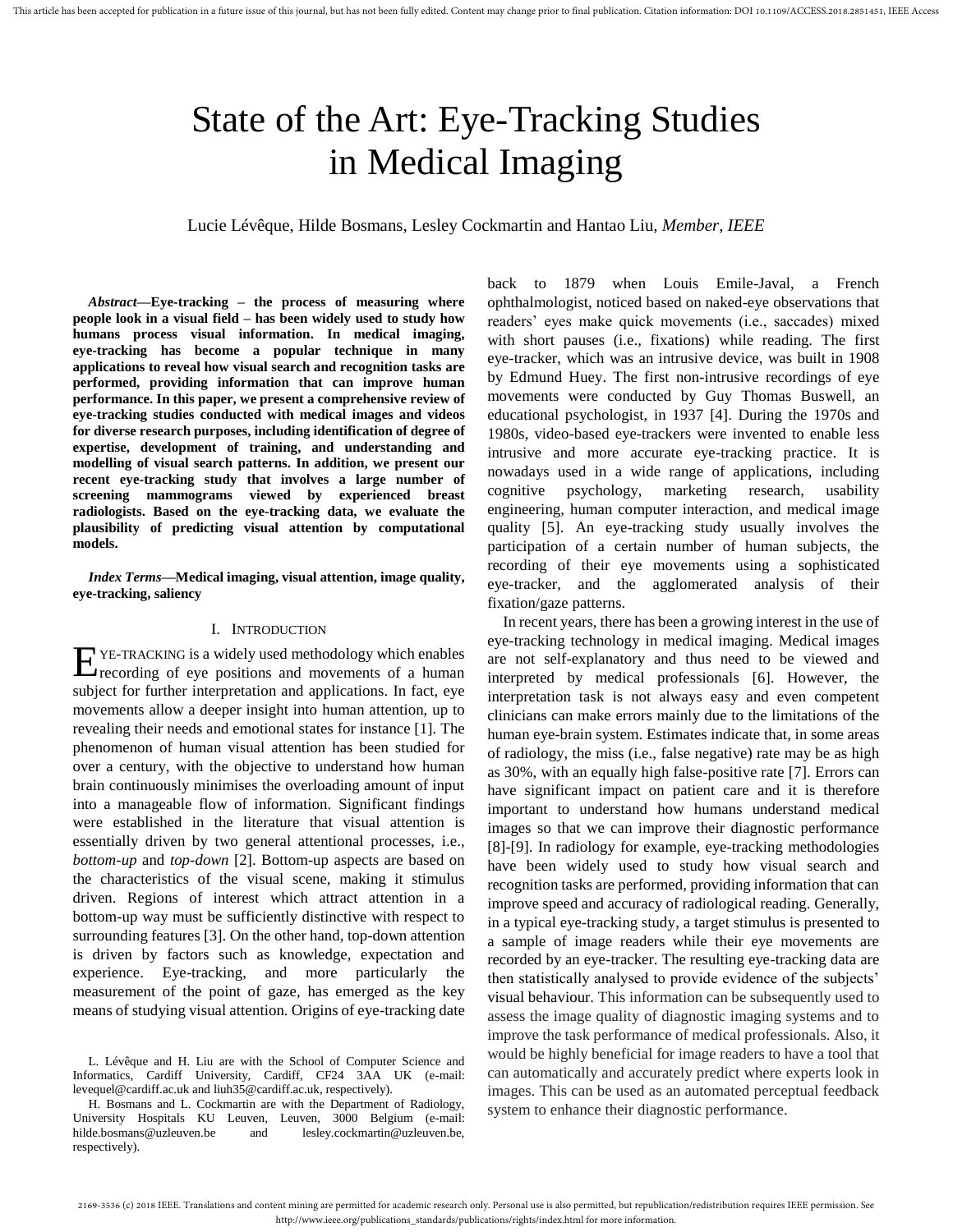In this paper, we present a comprehensive literature review that focuses on eye-tracking studies in medical imaging. Most of the existing surveys target a specific imaging modality or a specific clinical disease, whereas this survey contains diverse fields and applications in medical imaging. We discuss the existing eye-tracking studies: the visual search patterns will be reviewed in section II; the study of the influence of expertise will be summarised in section III; and the work relating to the impact of training on viewing behaviour will be surveyed in section IV. Furthermore, we present our recent eye-tracking study of screening mammograms in section V, where we discuss the importance and challenges of automatically

predicting eye movements and aim to evaluate to what extent a computational model can predict the gaze of experts, as this was found of potentially crucial importance for large scale practical applications of improved teaching.

### II. VISUAL SEARCH PATTERNS IN MEDICAL IMAGING

It is important to identify visual search patterns that are associated with high perceptual performance, and consequently to determine optimal visual search strategies. A summary of the eye-tracking studies discussed in this section is detailed in Table I.

| <b>TABLEI</b>                                                                                          |
|--------------------------------------------------------------------------------------------------------|
| OVERVIEW OF THE EYE-TRACKING STUDIES INVESTIGATING THE VISUAL SEARCH PATTERNS OF MEDICAL PROFESSIONALS |

| Source            | Carmody et<br>al. [10]                                                                                                       | Beard et al.<br>$[11]$                                                                                 | Suwa et al. [12]                                                                                                                                         | Kundel et al.<br>$[13]$                                                                 | Voisin et al.<br>$[14]$                                                                                                                                        | Almansa et al.<br>$[15]$                                                                                                                                   | Drew et al. [16]                                                                                                                                                           |
|-------------------|------------------------------------------------------------------------------------------------------------------------------|--------------------------------------------------------------------------------------------------------|----------------------------------------------------------------------------------------------------------------------------------------------------------|-----------------------------------------------------------------------------------------|----------------------------------------------------------------------------------------------------------------------------------------------------------------|------------------------------------------------------------------------------------------------------------------------------------------------------------|----------------------------------------------------------------------------------------------------------------------------------------------------------------------------|
| Modality          | 10 chest<br>X-ray slides<br>$(4$ normal, $6$<br>abnormal)                                                                    | 3 cases of CT<br>scans (single<br>chest and<br>multiple<br>abdominal)                                  | 20 CT images<br>$(10$ normal, $10$<br>with pathologic<br>lesions)                                                                                        | Mammograms                                                                              | $\overline{40}$<br>mammograms<br>(20 malignant,<br>20 benign)                                                                                                  | 3 HD<br>segments of<br>colonoscopy                                                                                                                         | 5 3D chest CTs                                                                                                                                                             |
| <b>Task</b>       | Press a key<br>when finding<br>nodule                                                                                        | Read CTs and<br>report<br>interpretation                                                               | Discriminate<br>normal and<br>pathologic<br>images, indicate<br>pathologic site                                                                          | Detect lesions                                                                          | Give the<br>probability of<br>malignancy of<br>the mass                                                                                                        | Detect<br>adenoma                                                                                                                                          | Detect as many<br>nodules as<br>possible in three<br>minutes                                                                                                               |
| Partici-<br>pants | $\overline{\mathcal{L}}$<br>radiologists                                                                                     | 4 radiologists,<br>1 radiology<br>resident                                                             | 8 dentists<br>(dental<br>radiologists, oral<br>surgeons)                                                                                                 | 3 expert<br>mammogra-<br>phers, 3<br>fellows, 3<br>residents                            | 2 expert<br>mammogra-<br>phers, 4<br>radiology<br>students                                                                                                     | 11<br>endoscopists                                                                                                                                         | 24 radiologists                                                                                                                                                            |
| Eye-<br>tracker   | Set of<br>glasses with<br>a corneal<br>reflection<br>technique                                                               | Eye Mark<br>Recorder<br>model V                                                                        | Eye-tracking<br>system model<br>504                                                                                                                      | <b>ASL</b>                                                                              | Mirametrix S2                                                                                                                                                  | <b>ASL Mobile</b><br>Eye                                                                                                                                   | EyeLink 1000                                                                                                                                                               |
| Gaze<br>metrics   | Eye<br>movements<br>and fixations                                                                                            | Not specified                                                                                          | Time to<br>discriminate,<br>fixation point<br>count, travel<br>distance<br>between<br>fixations,<br>average time per<br>fixation                         | Not specified                                                                           | Number of<br>fixations,<br>duration of<br>fixations,<br>fixation/sacca<br>de ratio,<br>saccade length                                                          | Total gaze<br>time, number<br>of times gaze<br>is directed to<br>each segment<br>of the screen,<br>mean duration                                           | Saccadic<br>amplitude, mean<br>number of<br>quadrant<br>fixation clusters                                                                                                  |
| Main<br>findings  | Radiologists<br>use a<br>comparative<br>scanning<br>strategy to<br>differentiate<br>nodules from<br>anatomical<br>structures | Sequential<br>overview of<br>the images<br>followed by a<br>detailed<br>examination of<br>the clusters | Tendency to<br>scan for ROI on<br>normal images,<br>tendency for<br>interpretation by<br>concentrating on<br>suspect regions<br>for pathologic<br>images | 57% of cancer<br>locations are<br>fixated within<br>the first<br>second of<br>screening | Diagnostic<br>error is<br>correlated with<br>duration and<br>number of<br>fixations<br>(longer review<br>time correlates<br>with higher<br>chance of<br>error) | Positive<br>correlation<br>between<br>detection rate<br>and central<br>gaze pattern,<br>experienced<br>endoscopists<br>spend less<br>time on the<br>centre | Two strategies:<br>scanners (search<br>through a given<br>slice, strong<br>organisation)<br>and drillers<br>(limit search to a<br>quadrant, found<br>more lung<br>nodules) |

In 1981, Carmody et al. [10] published one of the first eye-tracking studies where visual search was investigated by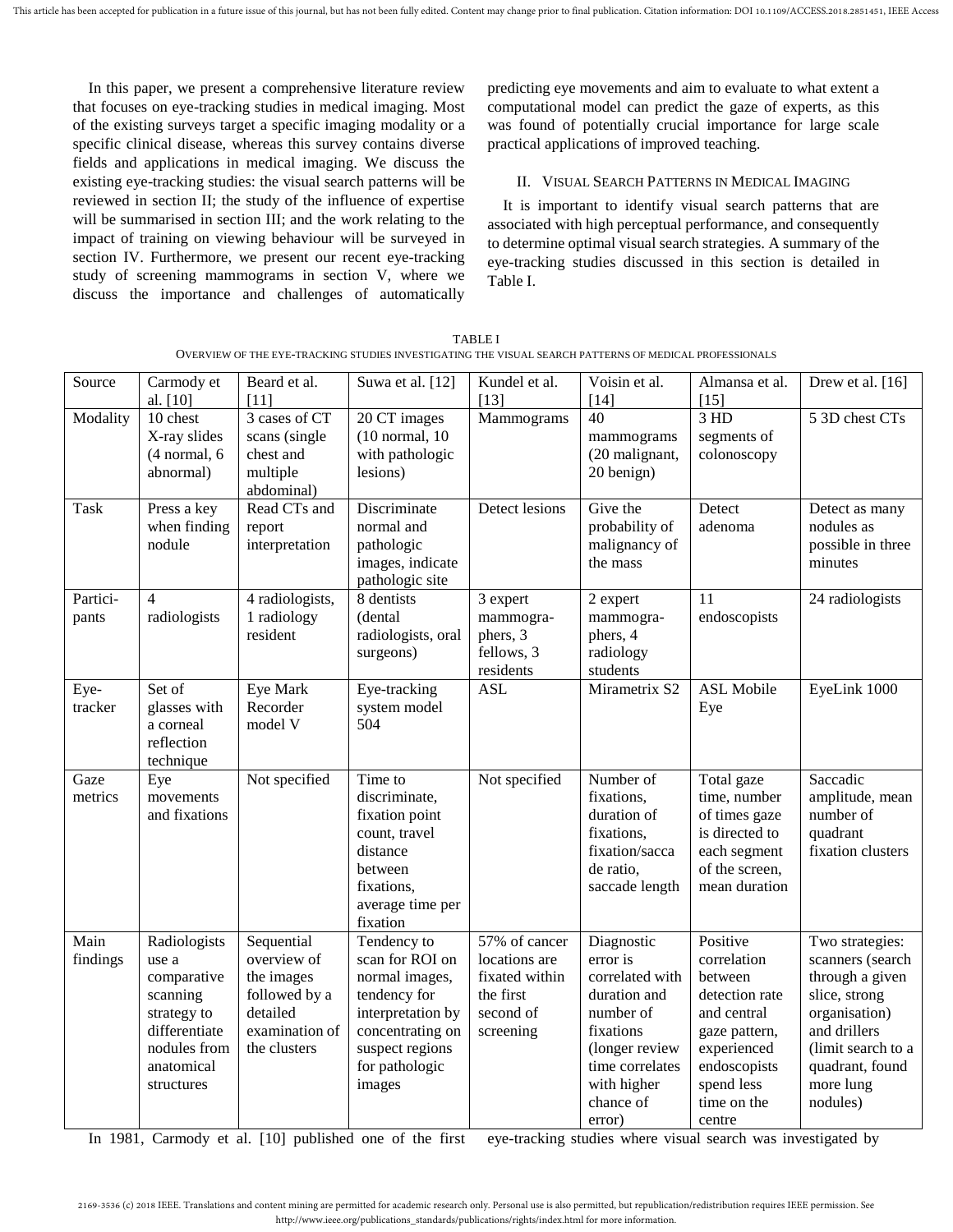means of eye-position recording techniques. They studied the detection of lung nodules in chest X-ray films. Four radiologists participated in the experiment, where they were asked to search for nodules in ten chest films. Their eye movements were recorded using special glasses based on corneal reflection technique. The subjects were instructed to press a key when they found a nodule in the X-rays. The eye-tracking data, i.e., visual dwell times were used to analyse visual search behaviour. It was found that false negative (omission) errors were impacted by both the visibility of the nodule and the scanning strategies used by the radiologist.

A decade later, Beard et al. [11] conducted an eye-tracking study using an Eye Mark Recorder (model V) to understand visual scan patterns developed by radiologists when interpreting both single chest and multiple abdominal computerised tomography (CT) scans. Four radiologists and one radiology resident participated in the first part of the study where single CT scans were tested. Their task was to read and interpret three patient cases, each of which contains 30 to 40 image slices. Radiologist scan patterns were rendered manually from the tape records; and a systematic sequential visual scan pattern was found. The second part of the study was to assess how images were cross compared, using multiple CT scans. The radiologists had to view three patient folders each containing more than one CT scan with the number of films exceeding the available viewing space. Eye-tracking data showed that the radiologists used a similar approach of reading single CT scans, i.e., a systematic sequential visual scan, however, they also developed a comparison method.

Suwa et al. [12] also carried out a study with CT images but in the field of dentistry. They recruited eight dentists, and each was shown ten normal and ten pathologic CT images. Eye movements of the dentists were recorded with an eye-tracking system (model 504) when interpreting the images. Six parameters were extracted from the eye-tracking data, namely time to determinate whether the image is normal or pathologic, fixation point count, distance between fixations, time spent on each fixation, total gaze fixation time, and minimum gaze fixation time. Based on these parameters, the gaze patterns of the dentists were investigated. In terms of the difference in gaze patterns between normal and pathologic images, it was found that when viewing a normal image, the subjects tended to move sequentially (as noticed by Beard et al. [11]), whereas, when viewing a pathologic image, the tendency was to focus on suspected regions. Moreover, they found that both the travel distance between fixations and the minimum gaze fixation time were longer for pathologic images than normal images. The total gaze fixation time, which is shorter for normal images, significantly contributed to determine whether an image was normal or pathologic.

Eye-tracking studies were also conducted in other areas of specialties, such as mammography. Kundel et al. [13] gathered eye-tracking data collected independently at three institutions with an ASL (Applied Science Laboratories) eye-tracking device, where experienced mammographers, mammography fellows, and radiology residents searched for cancers in mammograms, both on craniocaudal and mediolateral oblique

views. They found that 57% of cancer locations were fixated within the first second of viewing. They concluded that the initial detection occurs before visual scanning and that the development of expertise may consist of a shift from scan-look-detect to look-detect-scan mechanism.

Voisin et al. [14] also worked on mammogram images. They investigated the association between gaze patterns and diagnostic performance for lesion detection in mammograms. They recorded the eye movements of six radiologists while evaluating the likelihood of malignancy of forty mammographic masses, using a Mirametrix S2 eye-tracker. By assessing various quantitative metrics derived from the eye-tracking data, such as the fixation duration, number of fixations, and fixation/saccade ratio, they showed that these gaze metrics were highly correlated with radiologists' diagnostic errors.

Almansa et al. [15] investigated the relationship between gaze patterns captured with an ASL mobile eye-tracking device and adenoma detection rate in colonoscopy videos. Eleven endoscopists participated in a study in which they were asked to watch three high-definition video clips from three normal colonoscopies. Diverse forms of information were gathered from the eye-tracking data, including the total gaze time, number of fixations, and mean duration of fixations. The results showed that the adenoma detection rate was significantly correlated with the central gaze time, i.e., the time spent on the centre of the screen. It was found that the participants who detected the highest number of adenomas showed a tendency to focus on the centre of the screen, whereas the participants who detected less lesions moved their eyes more broadly around.

Drew and al. [16] worked on 3D CT images. Twenty-four radiologists were recruited to search for lung nodules in chest CT scans. Five cases were used, and there were fifty-two nodules in total. The radiologists were asked to find as many nodules as possible in three minutes. Based on the eye-tracking data collected using an EyeLink1000 eye-tracking device, Drew et al. divided the radiologists into two groups depending on their reading strategies: the "scanners" and the "drillers". The scanners usually search throughout a slice in depth before moving to a new depth, whereas the drillers limit their search to a part of the lung while scrolling through slices in depth. In general, drillers found more nodules than scanners.

## III. INFLUENCE OF EXPERIENCE AND EXPERTISE IN MEDICAL IMAGING

To improve the diagnostic performance of less experienced readers, it is necessary to understand how they perceive medical images and then to compare their viewing behaviour with expert readers. Existing eye-tracking studies that compare viewing behaviour of experts and novices can be divided into two categories: studies on medical diagnosis (see Table II) and studies on surgery (see Table III). We will discuss each category in detail below.

#### *A. Diagnosis*

Table II summarises the studies that compare experts and novices when rendering diagnoses based on diverse modalities of medical imaging, including, but not limited to, computed

<sup>2169-3536 (</sup>c) 2018 IEEE. Translations and content mining are permitted for academic research only. Personal use is also permitted, but republication/redistribution requires IEEE permission. See http://www.ieee.org/publications\_standards/publications/rights/index.html for more information.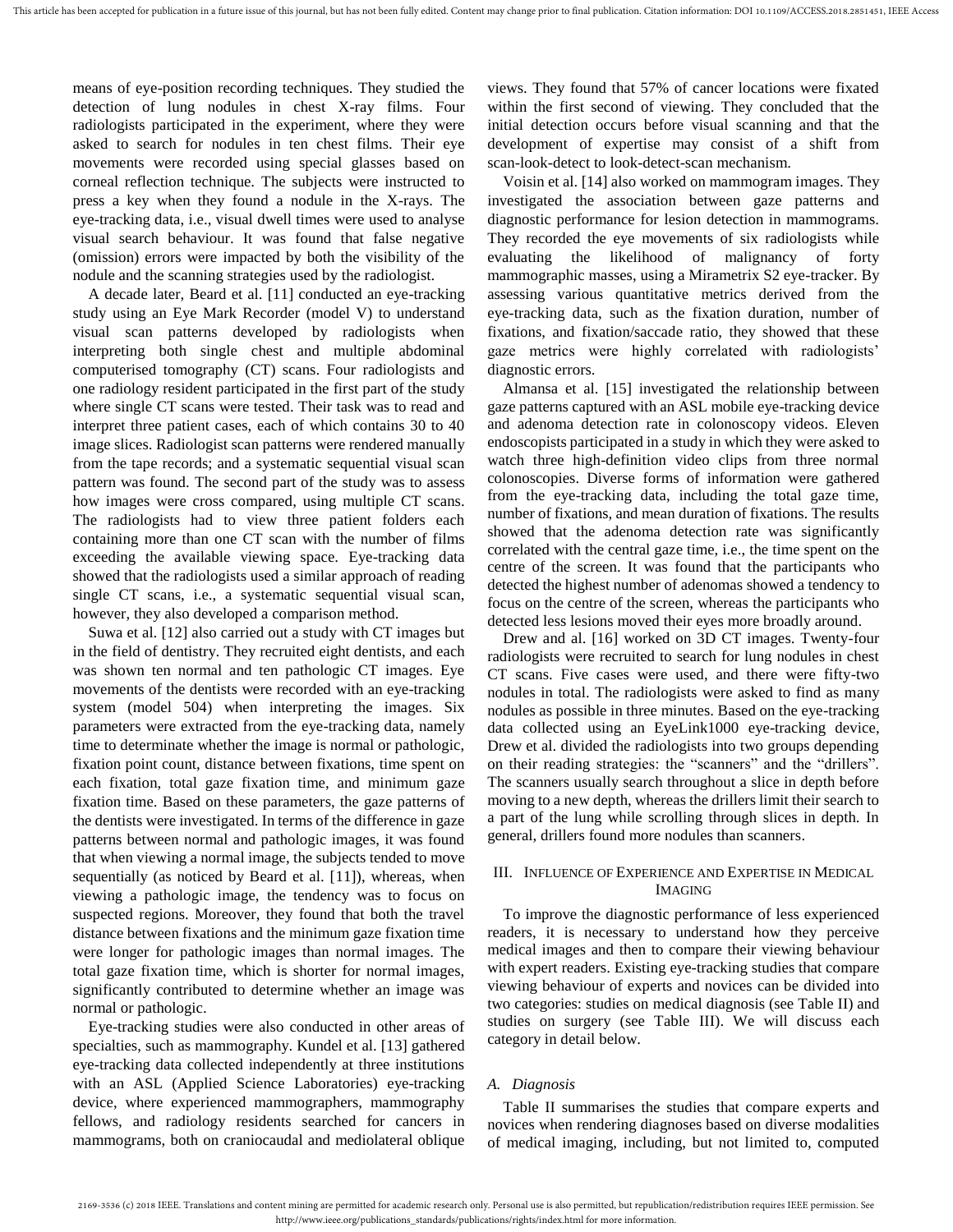tomography (CT), magnetic resonance imaging (MRI) and radiographs.

Nodine et al. [17] carried out an eye-tracking experiment where the participants (i.e., three mammographers and six radiology trainees) were asked to view 40 mammogram cases and decide whether they were "normal" or "abnormal". Their eye movements were recorded using an ASL4000 eye-head tracker. Experimental results showed there was no significant difference in terms of the decision time between experts and trainees, however, the performance of mammographers was always higher than trainees. The eye-fixation patterns of trainees were compared to that of experienced mammographers; and the results indicated that trainees did not spend enough time on the lesions.

Similar findings were obtained in the study of Tourassi et al. [18], where three breast imaging radiologists and three residents were asked to view 20 screening mammograms for a specific task of mass detection while wearing a H6 head-mounted eye-tracker. In consistence with the study of Nodine et al. [17], the residents' detection accuracy was on average lower than the experts. The recall rate of residents and expert radiologists was nonetheless the same on average. The results also showed that radiologists have a more complex gaze behaviour than residents.

| Source            | Nodine et al.<br>[17]                                               | Tourassi et al. [18]                                                                                                                                                       | Cooper et al. [19]                                                                                   | Matsumoto et<br>al. [20]                                                                                                                                                  | Bertram et al.<br>[21]                                             | Bertram et al.<br>[22]                                                                                                 |
|-------------------|---------------------------------------------------------------------|----------------------------------------------------------------------------------------------------------------------------------------------------------------------------|------------------------------------------------------------------------------------------------------|---------------------------------------------------------------------------------------------------------------------------------------------------------------------------|--------------------------------------------------------------------|------------------------------------------------------------------------------------------------------------------------|
| Modality          | 40<br>mammography<br>test cases (20<br>with lesions, 20<br>without) | 20 screen-films<br>mammograms                                                                                                                                              | CT and MRI brain<br>images with<br>strokes                                                           | <b>Brain CT</b><br>images after<br>cerebro-<br>vascular<br>accident                                                                                                       | Abdominal<br><b>CTs</b>                                            | 26 abdominal<br><b>CTs</b>                                                                                             |
| Task              | Make a<br>decision: normal<br>or abnormal                           | Give a diagnosis                                                                                                                                                           | Detect<br>abnormalities                                                                              | Search for<br>lesions and<br>give a<br>diagnosis                                                                                                                          | Detection of<br>abnormalities,<br>detection of<br>lymph nodes      | Detect lesions                                                                                                         |
| Partici-<br>pants | 3 radiographers,<br>6 radiography<br>trainees                       | 3 radiologists, 3<br>radiography residents                                                                                                                                 | 3 experienced<br>readers, 1 trainee,<br>4 novices                                                    | 12<br>neurologists<br>and 12 control<br>subjects<br>(nurses,<br>psychologists,<br>medical<br>students)                                                                    | 7 radiologists,<br>9<br>radiographers,<br>22 students              | 12 specialists,<br>14 advanced<br>residents, 15<br>early residents                                                     |
| Eye-<br>tracker   | <b>ASL 4000 SU</b>                                                  | H6 head-mounted                                                                                                                                                            | Tobii x50                                                                                            | EyeLink 100                                                                                                                                                               | EyeLink 1000                                                       | EyeLink 1000                                                                                                           |
| Gaze<br>metrics   | Not specified                                                       | Dwells, initials,<br>returns                                                                                                                                               | Not specified                                                                                        | Not specified                                                                                                                                                             | Fixation<br>duration,<br>saccade<br>lengths                        | Fixation<br>duration,<br>saccade lengths                                                                               |
| Main<br>findings  | Mammogra-<br>phers'<br>performance is<br>higher than<br>trainees'   | Residents' detection<br>accuracy lower than<br>experts, radiologists'<br>behaviour predicted<br>by local content,<br>cognitive behaviour<br>predicted by<br>observing gaze | Experts employed<br>a strategy by<br>spending more<br>time on the AOI<br>than novices and<br>trainee | Neurologists<br>and controls<br>differ in<br>behaviour:<br>both look at<br>high-saliency<br>areas but<br>neurologists<br>gaze more at<br>clinically<br>important<br>areas | Experts<br>performed<br>better than<br>semi-experts<br>and novices | <b>Novices</b><br>detected less<br>low contrast<br>lesions, experts<br>have shorter<br>saccades length<br>when lesions |

TABLE II OVERVIEW OF THE EYE-TRACKING STUDIES INVESTIGATING THE IMPACT OF EXPERIENCE IN RADIOLOGY

| Source   | Mallett et al. [23] | Manning et al. [24] | Leong et al. [25] | Vaidvanathan et al. [26] | Turgeon et al. [27] |
|----------|---------------------|---------------------|-------------------|--------------------------|---------------------|
| Modality | 28 endoluminal 3D   | 120 digitised post  | 33 skeletal       | 34 dermatological        | 20 dental panoramic |
|          | CT colonography     | anterior chest      | radiographs       | images                   | <i>images</i>       |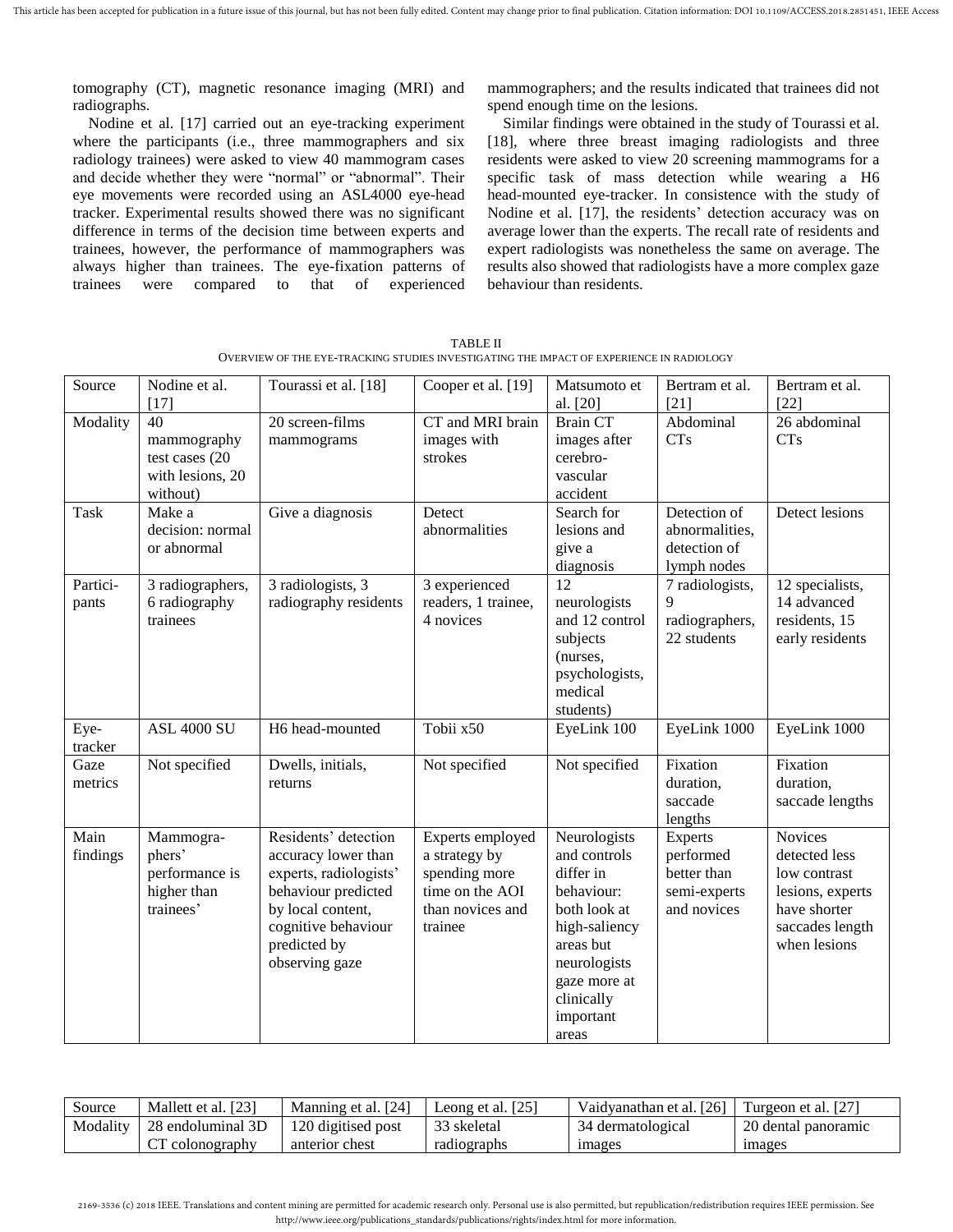|                   | videos                                                                                       | images                                                                                                                             | (shoulder, hand,<br>knee)                                                                                             |                                                                                                |                                                                                                                                                                 |
|-------------------|----------------------------------------------------------------------------------------------|------------------------------------------------------------------------------------------------------------------------------------|-----------------------------------------------------------------------------------------------------------------------|------------------------------------------------------------------------------------------------|-----------------------------------------------------------------------------------------------------------------------------------------------------------------|
| Task              | Find and click on<br>polyps                                                                  |                                                                                                                                    | Search for the<br>$fracture(s)$ and press<br>a button                                                                 | For experts, describe as<br>if teaching to make a<br>diagnosis; for trainees,<br>ask questions | Free viewing                                                                                                                                                    |
| Partici-<br>pants | 27 experienced<br>radiologists, 38<br>inexperienced<br>radiologists                          | 8 experienced<br>radiologists, 5<br>radiographers, 8<br>novice radiography<br>students                                             | 25 observers:<br>radiologists, ortho<br>surgeons, specialist<br>registrars, ortho and<br>A&E senior house<br>officers | 12 dermatology<br>experts, 12<br>undergraduate novices                                         | 30 dental students, 15<br>facial and maxillofacial<br>radiologists (OMRs)                                                                                       |
| Eye-<br>tracker   | Tobii x50 and Tobii<br>x120                                                                  | ASL 504 remote                                                                                                                     | Tobii 1750                                                                                                            | <b>SMI 50 Hz</b>                                                                               | <b>SMI RED-m</b>                                                                                                                                                |
| Gaze<br>metrics   | Time to first pursuit,<br>assessment pursuit<br>time, assessment<br>pursuit rate             | Fixations per image,<br>mean saccadic<br>amplitudes per<br>image, coverage of<br>image area, total<br>duration of film<br>scrutiny | Not specified                                                                                                         | Median fixation<br>duration, saccade<br>amplitudes                                             | Total distance tracked.<br>time to first fixation,<br>total duration and<br>number of fixations for<br>the ROI                                                  |
| Main<br>findings  | Experts have a<br>higher rate of<br>identification but a<br>similar percentage<br>of pursuit | Radiologists and<br>radiographers after<br>training are better at<br>the task than<br>novices                                      | Experts showed<br>higher number of<br>true positives, with<br>less dwell time on<br>the fracture site                 | Experts are able to<br>weigh a region's<br>importance after a brief<br>fixation                | OMRs required less<br>time for images with<br>pathosis, they made<br>fewer fixations and<br>saccades, and took less<br>time before first<br>fixation at the ROI |

There are few studies that focus on CT images, such as Cooper et al. [19], Matsumoto et al. [20], Bertram et al. [21]-[22], and Mallett et al. [23]. Cooper et al. [19] investigated visual search behaviour on stroke images with three experienced readers, one trainee and four novices. The participants were asked to rate eight clinical cases on a five-point Likert scale, depending on the presence or absence of abnormality and their degree of confidence. The results showed there was a significant difference in diagnostic accuracy between novices and experts; the experts performed better than the novices. The recorded eye-tracking data were used to reveal the reasoning behind the observed difference between novices and experts. In the case of an acute stroke, the trainee reader noticed the region of interest with the 34<sup>th</sup> fixation whereas the experts fixated in with their first fixation. For a chronic stroke case, the novices only spent a short time looking at the affected area, and the experts concentrated on the affected tissue from the first fixation. Matsumoto et al. [20] also studied stroke cases two years later, with twelve neurologists and twelve control subjects consisting of nurses, medical technologists, psychologists and medical students. The findings were that both neurologists and control subjects gazed at visually salient areas in the images, however, only the neurologists gazed at visually low-salient areas with clinical importance. Bertram et al. [21]-[22] applied the approach of the two studies mentioned above to abdominal CT images. In their first study [21], they compared the eye movements of seven radiologists, nine radiographers and twenty-two psychology students when watching abdominal CT scans. The participants had to perform an easy task, i.e., the detection of visually salient abnormalities,

and a difficult task, i.e., the detection of enlarged lymph nodes. Results showed that for the difficult task, experts performed better than semi-experts and naïve participants; however, there was no difference in detection performance between semi-experts and novices. For the easy task, experts and semi-experts performed better than naïve participants. In the second study [22], Bertram et al. investigated markers of visual expertise using 26 abdominal CT images. An eye-tracking experiment was conducted with twelve specialists, fifteen advanced residents and fifteen early residents when performing a detection task. Similar to their first study, they found that the detection rate of specialists was higher than that of residents, and that advanced residents detected more lesions than early residents. On average, eye-tracking data showed that specialists reacted to the presence of lesions using long fixation durations and short saccades. Finally, Mallett et al. [23] focused their study on 23 3D CT colonography videos, which were interpreted by twenty-seven experienced and thirty-eight inexperienced radiologists. Experimental results showed that experienced readers had a higher rate of polyp identification than inexperienced readers, but there was no difference between the two groups in terms of percentage of pursuits and total assessment period. Eye-tracking data revealed that readers examined polyps by multiple pursuits, which means they recognised the importance of the lesions. There was no difference in the rate of scanning errors between experienced and inexperienced readers.

The scope of eye-tracking studies was broadened by Manning et al. [24], Leong et al. [25], Vaidyanathan et al. [26], and Turgeon et al. [27], for radiographs, chest images,

<sup>2169-3536 (</sup>c) 2018 IEEE. Translations and content mining are permitted for academic research only. Personal use is also permitted, but republication/redistribution requires IEEE permission. See http://www.ieee.org/publications\_standards/publications/rights/index.html for more information.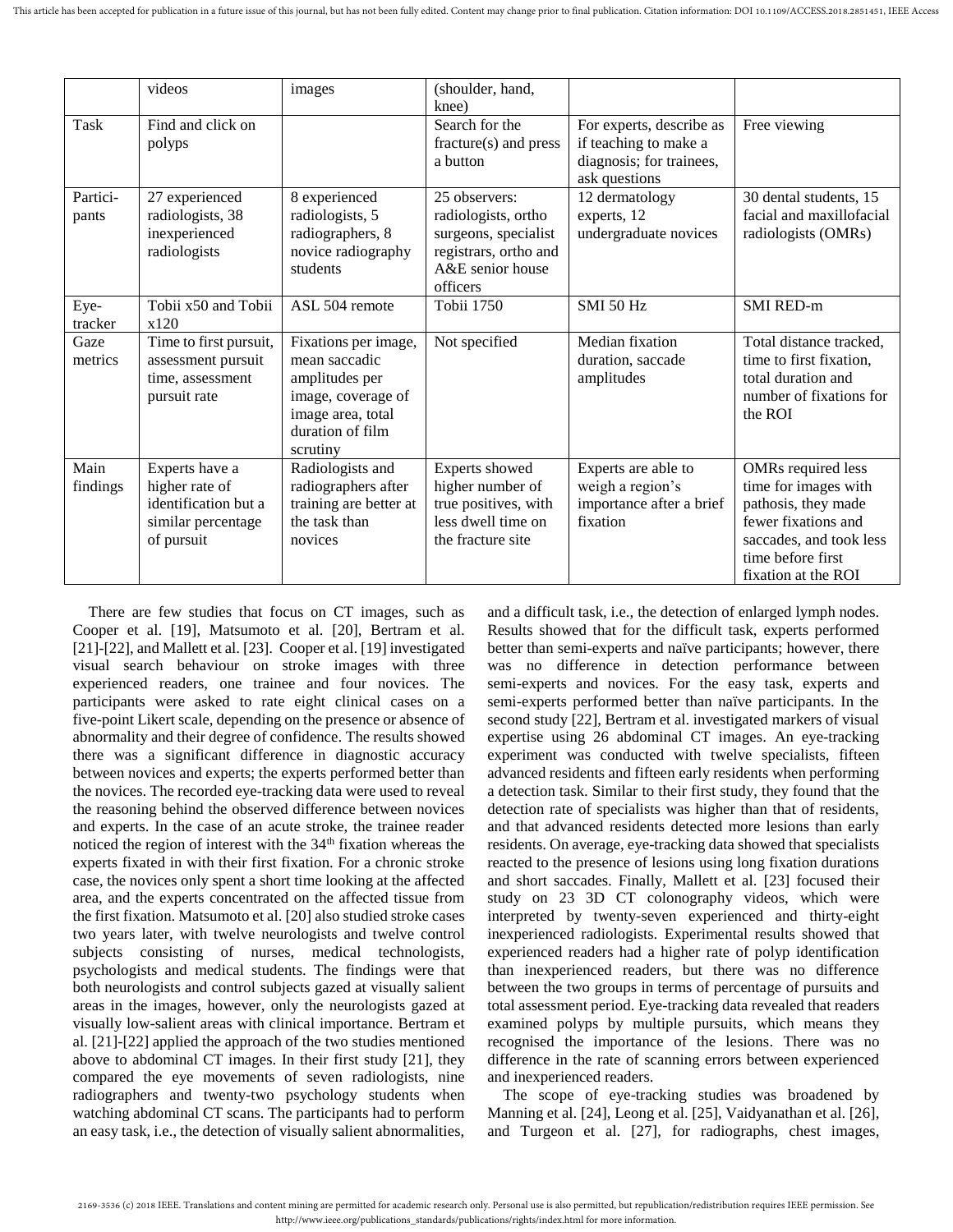dermatological images, and panoramic images, respectively. Manning et al. [24] analysed the gaze behaviour of eight experienced radiologists, five experienced radiographers (before and after training) and eight undergraduate radiography students when detecting nodules, with an ASL504 remote eye-tracking device. They showed that the radiologists and radiographers after training were better at performing the task than the novices, and that the novices and radiographers before training made more fixations per film. In the study of Leong et al. [25], they recruited twenty-five observers with different specialisation who had to examine 33 skeletal radiographs and identify the fractures. Their eye movements were recoded using a Tobii 1750 eye-tracker. The results showed that there was no significant difference between the groups in the time spent on evaluating the radiographs. However, the experts had a higher number of true positives. Vaidyanathan et al. [26] compared the eye movements of twenty-two dermatology experts and twelve undergraduate novices when viewing 34 dermatological images. Their main finding is that experts can weigh a region's importance after a brief fixation, whereas novices need multiple re-fixations. Moreover, they found that the median fixation duration and saccade amplitude are significantly higher for experts than for novices. Finally, in a more recent study, Turgeon et al. [27] used 20 dental panoramic images to assess the influence of experience on eye movements with a SMI RED-m device. They asked fifteen oral and maxillofacial radiologists and thirty dental students to view freely the images, while their gaze movements were recorded. They found that all participants spent more time on normal images than abnormal images. Radiologists needed less time before making their first fixation on the region of interest, and they made fewer fixations than the students on images of pathoses.

To summarise, the results from different eye-tracking studies showed that experts and novices have different gaze behaviours when making diagnoses based on medical images. Novices should be trained to get the expert level characterised by a particular gaze behaviour.

#### *B. Surgery*

Table III summarises the studies that compare experts and novices when evaluating surgical images or videos.

Law et al. [28] are the first researchers who investigated the gaze behaviour between experts and non-experts for laparoscopic surgery in 2004. They had the hypothesis that there would be distinctive characteristics in gaze between the two groups of subjects. In present survey, we will compare the differences to what has been observed in radiology. Law et al. conducted an eye-tracking experiment with five expert surgeons and five students, where the subjects had to perform a virtual task: they had to touch a small target using a virtual laparoscopic tool, as quickly as possible and without error if possible, for 2 blocks of 5 trials each. Eye-tracking data were collected using an ASL 504 remote eye-tracking device. The results showed that the experts performed significantly better than non-expert participants, both in time and precision. In terms of visual behaviour, the novices spent more time looking at the tool than the experts.

Kocak et al. [29] then recorded the eye movements of eight novices, eight intermediates and eight experts in surgery with a Cyclops Eye Trak saccadometer when performing three basic laparoscopic tasks, i.e., loops, rope and beans. The results showed that the degree of experience affected the fixations and saccades. The average saccadic rate was significantly higher for the novices than the experts. Furthermore, the duration of fixations was higher for the expert group than the intermediate group and the novice group.

In 2010, Ahmidi et al. [30] published their eye-tracking study on laparoscopic surgery. They recruited five expert surgeons and six novices who had to find a given anatomy in the sinus cavity and touch it using an endoscope. The work showed that the surgeons' gaze data included skill related structures, which were, however, not found for novices. They also presented an objective method to assess the expertise level of surgeons using the Hidden Markov Model.

At the same time, Richstone et al. [31] published their study. Twenty-one surgeons participated in a simulated and live surgery where they had to achieve different tasks of varying degrees of difficulty. Their eye movements were recoded using an EyeLink II eye-tracker. Quantitative metrics related to eye movements, namely blink rate, fixation rate, pupil metric and vergence were evaluated. The work demonstrated that, both for the simulation study and live surgery, eye metrics can make a distinction between non-expert and expert surgeons in a reliable way.

Finally, Khan et al. [32] studied eye movements of surgeons when performing a surgical task and later on when watching the operative video, as well as the gaze of surgical residents. Two expert surgeons and twenty novices were recruited for the eye-tracking study using a Tobii X50 device. Sixteen laparoscopic cholecystectomy cases were used. The results showed that there was a 55% overlap for the expert surgeons between "doing" and "self-watching", and only 43.8% for the junior residents. The difference between the two groups is statistically significant.

All the eye-tracking studies available in the literature focus on laparoscopic surgery, which is a type of minimally invasive surgery. This practice is of benefit to patients due to the reduction of the incisions and of the recovery time. In general, in terms of the impact of expertise on gaze behaviour, the findings are similar to that of radiology studies.

#### IV. IMPACT OF TRAINING ON VIEWING BEHAVIOUR IN MEDICAL IMAGING

In the previous section, we have discussed the differences in viewing behaviour less experienced readers and more experienced readers. The following question is how training plays a role in changing behaviour. Table IV summarises the eye-tracking studies that assess the impact of training on the viewing behaviour of medical professionals.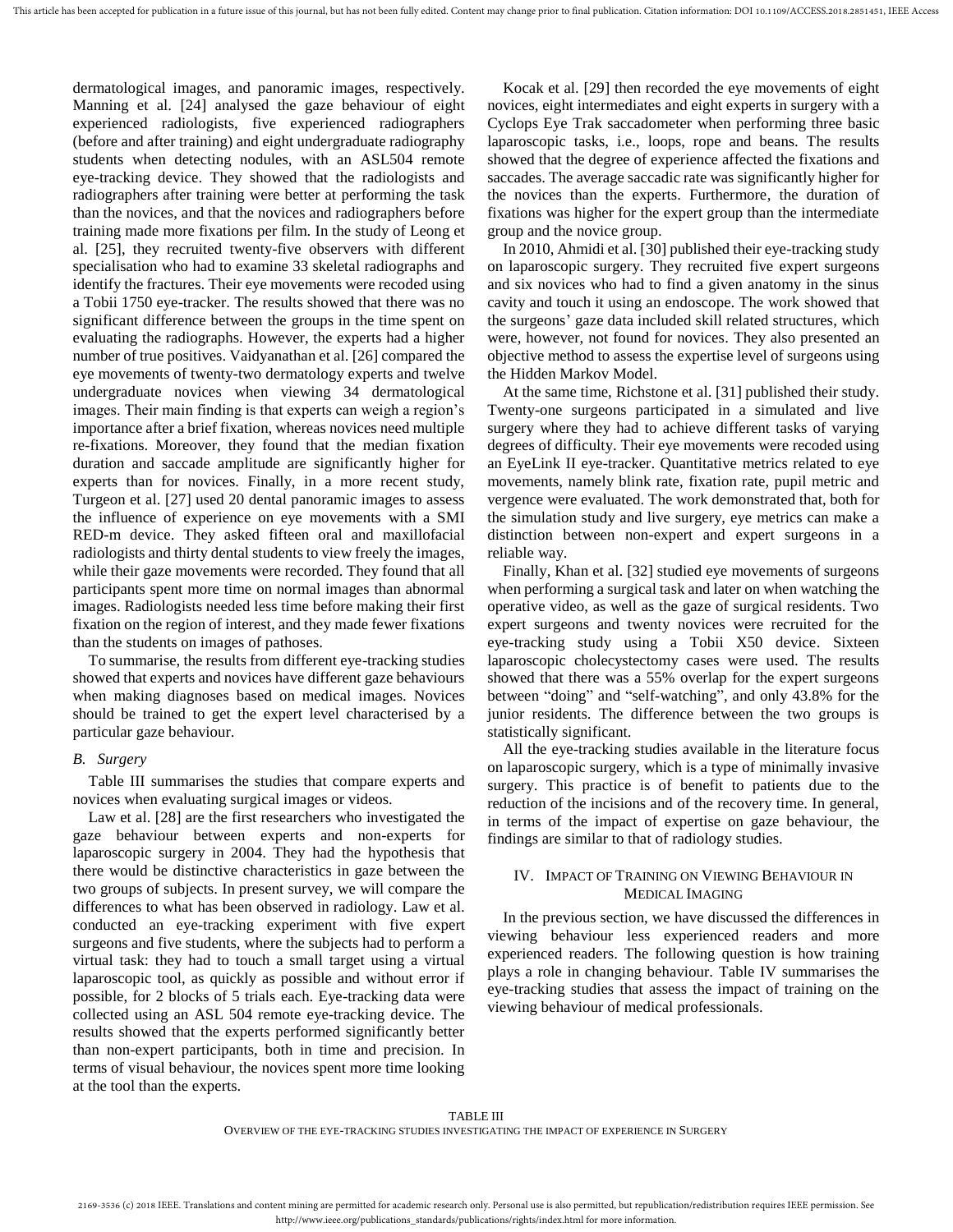| Source            | Law et al. $[28]$                                                                                                                                      | Kocak et al. [29]                                                                                                                                                        | Ahmidi et al. [30]                                                         | Richstone et al.<br>[31]                                                                     | Khan et al. [32]                                                                                      |
|-------------------|--------------------------------------------------------------------------------------------------------------------------------------------------------|--------------------------------------------------------------------------------------------------------------------------------------------------------------------------|----------------------------------------------------------------------------|----------------------------------------------------------------------------------------------|-------------------------------------------------------------------------------------------------------|
| Modality          | Laparoscopic surgery                                                                                                                                   | Laparoscopic surgery                                                                                                                                                     | Endoscopic sinus<br>surgery                                                | Laparoscopic<br>surgery<br>(simulation and<br>live)                                          | 16 cases of<br>laparoscopic<br>chlolecystectomy                                                       |
| Task              | Touch a virtual target<br>cube using a<br>laparoscopic<br>instrument                                                                                   | 3 basic laparoscopic<br>tasks: loops, rope,<br>beans                                                                                                                     | Find and touch a<br>given anatomy                                          | Different levels<br>(easy, moderate,<br>difficult)                                           | Watching freely                                                                                       |
| Partici-<br>pants | 5 experts, 5 novices                                                                                                                                   | 8 experts, 8<br>intermediates, 8<br>novices                                                                                                                              | 5 experts, 6<br>novices                                                    | 11 surgeons for<br>the live, 10<br>surgeons for the<br>simulation                            | 2 expert surgeons, 20<br>novices                                                                      |
| Eye-<br>tracker   | ASL 504 remote                                                                                                                                         | Cyclops Eye Trak<br>saccadometer                                                                                                                                         | Not specified                                                              | EyeLink II                                                                                   | Tobii X50                                                                                             |
| Gaze<br>metrics   | Not specified                                                                                                                                          | Saccades, saccadic<br>amplitude, peak<br>velocity per saccade,<br>duration of each<br>saccade, duration of<br>gaze fixation                                              | Not specified                                                              | Blink rate,<br>fixation rate, pupil<br>metric, vergence                                      | Not specified                                                                                         |
| Main<br>findings  | Experts completed<br>the task more quickly<br>(but no difference in<br>accuracy), and<br>showed more<br>target-based behavior<br>(novices: tool based) | Saccadic rate lower for<br>experts than novices<br>(intermediate in<br>between), peak velocity<br>higher for experts than<br>for novices<br>(intermediate in<br>between) | Surgeon eye-gaze<br>data include<br>structure for eye<br>level recognition | Fixation rate is<br>higher for experts<br>than trainees (both<br>for simulation and<br>live) | Experts showed greater<br>overlap with the<br>reference subjects<br>(recorded videos) than<br>novices |

As we discussed in the previous section, expert surgeons tend to focus on their task whereas novices follow the tool during laparoscopic surgery. Wilson et al. [33] developed further research to study the effect of training on gaze behaviour in laparoscopic surgery with an ASL mobile eye-tracking device. Thirty medical trainees who had received no laparoscopic training participated in the experiments. They were divided into three equal groups; and each group received a different training program, i.e., gaze training, movement training, or discovery training. The first group was shown a video of an expert's eye movements when performing a coordination task. The second group was shown the same video but without the gaze cursor. Finally, the third group was given no video or instructions but was allowed to examine their own performance. Before training, statistical analyses showed there was no significant difference between the three groups in terms of completion time. After training, the results showed that the gaze group was significantly faster than the movement group and the discovery group. Furthermore, the gaze group spent significantly more time than the other two groups using target locking fixations, i.e., fixations spent on the target ball and not on the tool. It is suggested that the neural mechanisms in charge

of goal-directed movements benefit from the foveated target [34].

Vine et al. [35] conducted a similar study to assess the impact of gaze training in laparoscopic surgery; however, in contrast to the study of Wilson et al. [33], the participants were not made aware of the objective of the training. Twenty-seven participants who had not received any laparoscopic training were involved in the study. They were assigned to a gaze training group or to a discovery learning group. Each participant had to complete a task, i.e., to move foam balls into a cup using a single instrument. The first group was shown a surgery training template to passively adopt experts' gaze patterns, whereas the second group did not use the template. There was no significant difference between the two groups before training. After training, statistical analyses revealed a significant difference between the two groups in terms of completion time and accuracy. The gaze training group completed the task more quickly and was in general more accurate than the discovery learning group.

TABLE IV OVERVIEW OF THE EYE-TRACKING STUDIES INVESTIGATING THE IMPACT OF TRAINING ON VIEWING BEHAVIOUR

| $\sim$<br>Source | TTT1<br>$\mathbf{r} \wedge \mathbf{r}$<br>A / ·<br>.1son<br>ar<br>ັ<br>$\sim$ $\sim$ $\sim$ | .<br>$AA = 1$<br>1ne<br>$\Omega$<br>$\mathbf{a}$<br>. .<br>$\cdot$ | $\sim$<br>36<br>العوادر<br>`aı<br>HISK.<br>$\sim$ |
|------------------|---------------------------------------------------------------------------------------------|--------------------------------------------------------------------|---------------------------------------------------|
|                  |                                                                                             |                                                                    |                                                   |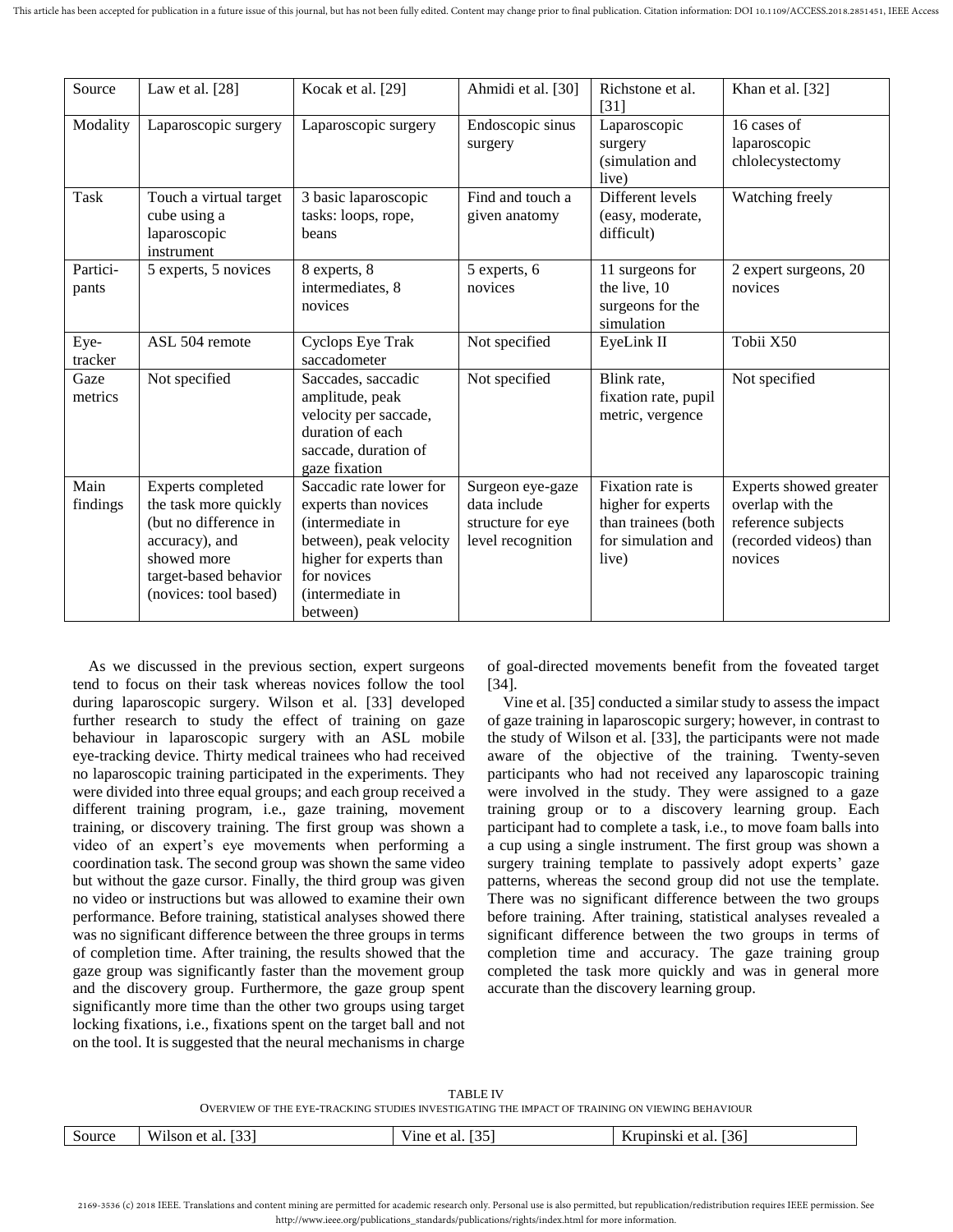| Modality | Laparoscopic surgery                 | Laparoscopic surgery             | 20 breast biopsy whole slide images<br>(10 benign, 10 malignant) |
|----------|--------------------------------------|----------------------------------|------------------------------------------------------------------|
| Task     | Eye-hand coordination task           | Laparoscopic simulator task      | Choose 3 areas to zoom in                                        |
| Partici- | 30 medical trainees without          | 27 naïve participants (2 groups: | 4 residents tested at 4 four points in                           |
| pants    | experience (3 groups: gaze training, | discovery learning group and     | time (once a year)                                               |
|          | movement training, normal feedback   | gaze learning group)             |                                                                  |
| Eye-     | ASL mobile                           | ASL mobile                       | <b>ASL SU4000</b>                                                |
| tracker  |                                      |                                  |                                                                  |
| Gaze     | Fixation rate, time spent fixating   | Target locking                   | Fixations, dwell time                                            |
| metrics  | critical locations                   |                                  |                                                                  |
| Main     | Group with gaze training made the    | Gaze learning group improved     | Residents became more efficient                                  |
| findings | greatest progress                    | more strongly (accuracy and      | over time: fewer fixations and                                   |
|          |                                      | time)                            | revisited locations, longer saccades,                            |
|          |                                      |                                  | less time to make diagnosis                                      |

It should be noted that laparoscopic surgery is not the only field where the impact of training was assessed based on eye-tracking. For example, Krupinski et al. [36] studied the impact of training on viewing behaviour in pathology with an ASL SU4000 device. They followed four pathology residents over time during their training, i.e., once a year for four consecutive years. Each time, the residents had to select the top three locations they would like to zoom into in twenty breast core biopsy surgical pathology cases. The fixation positions were recorded, and the dwell time was calculated for each fixation. Statistical analyses showed that the residents became more efficient with training, having fewer fixations generated and fewer locations revisited.

### V. A NEW EYE-TRACKING STUDY WITH MAMMOGRAMS

The eye-tracking studies reviewed above mainly focused their data analysis on individual fixation locations and durations and used these simple metrics to reveal aspects of human visual behaviour. It would be beneficial for medical imaging to have computational models that can automatically predict human perception. This could help image readers overcome the intrinsic limitations of human perception and reduce diagnostic errors. In the field of computational modelling of visual attention, a topographic representation (i.e., the so-called saliency map) that indicates conspicuousness of scene locations is often used [37]. In a saliency map, the "salient" regions or regions with higher density of fixations designate where the human observers focus their gaze with a higher frequency. In this section, we present a new eye-tracking study, and discuss how to generate ground-truth saliency maps and evaluate to what extent existing computational saliency models can predict human visual attention.

#### *A. Eye-tracking experiment*

The source images used in our experiment were acquired from 98 anonymised cases from the University Hospitals KU Leuven, Belgium. They consist of 196 multi-lateral oblique (MLO) views from 98 patients. The original resolution of the mammograms was either 2080×2800 pixels or 2800×3518 pixels. The images (stimuli) were all linearly downscaled to a resolution of 1080×1920 pixels in order to perform an eye-tracking study in a controlled way. The MLO view of the left breast was displayed first to the participants, followed by

the MLO view of the corresponding right breast. Each image was displayed for three seconds as to the viewing time in real practice. A 19-inch LCD monitor screen was used and calibrated to the Digital Imaging and Communications in Medicine (DICOM): Grayscale Standard Display Function (GSDF) [38]-[40]. After viewing both images of a case, the participants had to answer the following question: "refer or not refer" by focusing their gaze on one of these two options on the screen. This particular question was asked to simulate the routine breast screening in real practice. Realistically, the suspicious cases would be subjected to further investigation by breast radiologists, but there were none in present database, in line with the screening setting (observers were not informed about this). The aim of the study was to explore their search, not the description of lesions. Fig. 1 illustrates a sequence of the test configuration.



Fig. 1 Illustration of the experimental procedure: (a) represents the MLO view of a left breast, (b) represents the MLO view of the corresponding right breast, and (c) represents the question asked to the participants after viewing (a) and (b).

The experiment was carried out in a mammography reading room in the University Hospitals of the KU Leuven. The venue represented a controlled viewing environment to ensure consistent experimental conditions. The viewing distance was maintained at around 60 cm. The eye movements of the observers were recorded using a non-invasive SensoMotoric

<sup>2169-3536 (</sup>c) 2018 IEEE. Translations and content mining are permitted for academic research only. Personal use is also permitted, but republication/redistribution requires IEEE permission. See http://www.ieee.org/publications\_standards/publications/rights/index.html for more information.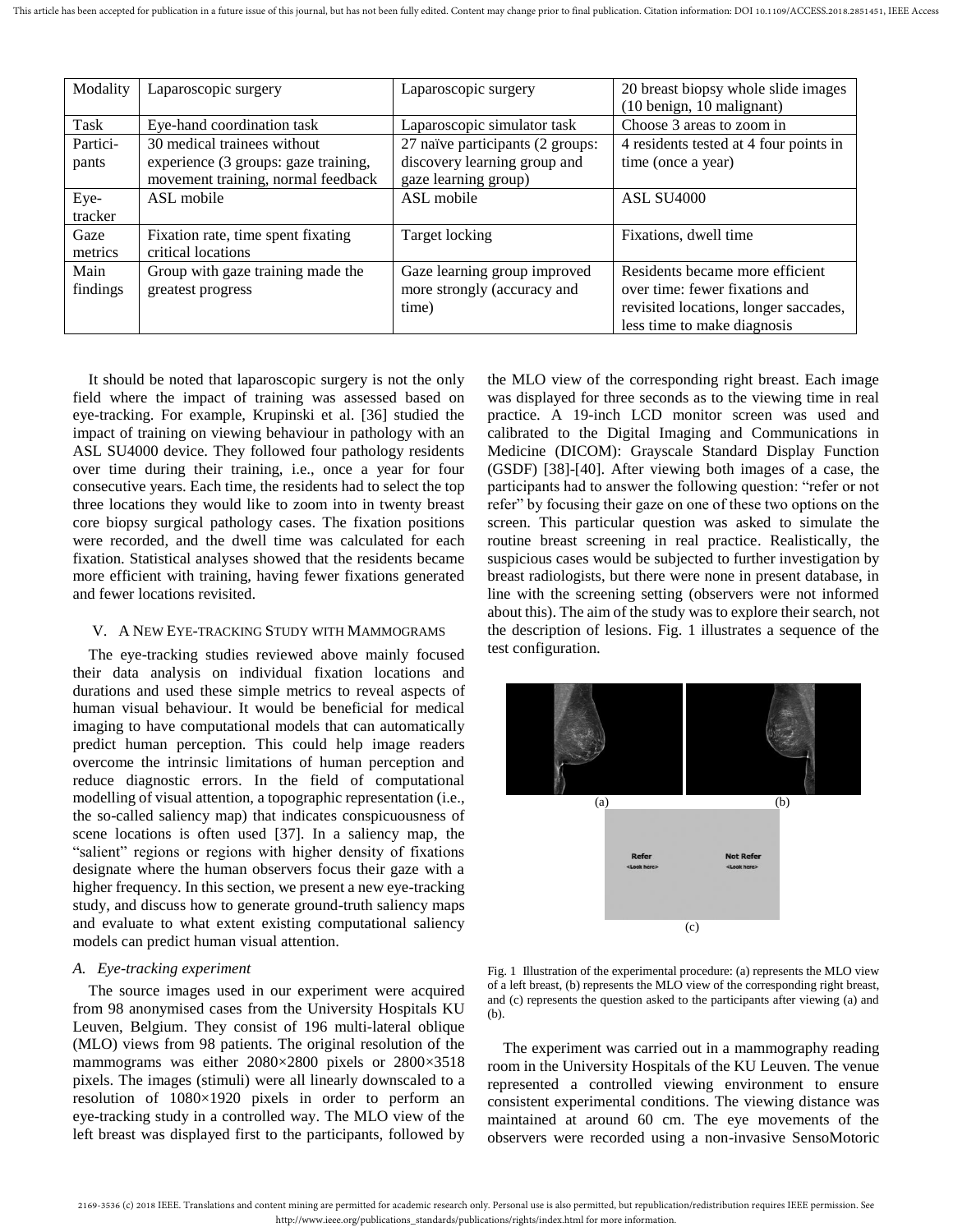Instrument (SMI) Red-m advanced eye-tracking device at a sampling rate of 250 Hz. Each participant was given written instructions about the procedure prior to the start of the actual experiment, and a training session was conducted to allow the participants to familiarise themselves with the stimuli and the question asked. At the beginning of each session, the eye-tracker was calibrated using a nine-point calibration procedure. Two mammography radiologists, hereafter referred to as R1 and R2, both having more than fifteen years of experience, participated in the eye-tracking experiment. Adding more experts to the study would be highly beneficial, but this was outside the scope of present study. Again, it is worth noting that the goal of this section is to perform a first study to investigate how to create the gaze-based databases, using a computer or having to first expand the experience with more readers, which will be organised if deemed necessary.

#### *B. Gaze duration analysis*

Gaze information was extracted directly from the raw eye-tracking data using SMI BeGaze Analysis software, including the coordinates and duration of fixations. A fixation was rigorously defined by SMI's software using the dispersal and duration-based algorithm established in [41] with the minimum fixation duration threshold being set to 100 ms. The average number of fixations per image is 8.9 (with a standard deviation of 1.6) for R1 and 8.1 (with a standard deviation of 2.6) for R2.

As suggested in [8], readers with different degrees of experience can be characterised by their average gaze duration. Fig. 2 represents the mean duration of fixations over all stimuli used in our experiment for each breast radiologist. The average fixation duration is 293.9 ms for R1 and 314.6 ms for R2.



Fig. 2 Illustration of the mean fixation duration for each breast radiologist, averaged over all fixations recorded for all test stimuli. Error bars indicate a 95% confidence interval.

The observed difference was further statistically analysed using hypothesis testing. We first evaluated the assumption of normality of the values of fixation duration, using a Shapiro-Wilk test on R1 and again on R2. The results show that the fixation duration is not normal for R1 and not normal for R2  $(i.e., p-value<0.05$  in both cases), suggesting that a nonparametric test, the Mann-Whitney U test, for independent

samples should be used to reveal the statistical significance between R1 and R2. The results of the Mann-Whitney test show that there is no statistical significant difference in fixation duration between R1 and R2 (i.e., p-value=0.32). The consistency in gaze behaviour between R1 and R2 can be explained by the fact that both observers have substantial experience in mammography screening.

#### *C. Saliency analysis*

#### *1) Ground-truth saliency*

Eye-tracking data can be also statistically analysed and graphically rendered to explore human visual behaviour. In the area of machine vision, a saliency map is often derived from the recorded fixations. For each stimulus presented to a sample of observers, a saliency map is constructed by accumulating all fixations obtained from eye-tracking with each fixation location giving rise to a greyscale patch that simulates the foveal vision of the human visual system. The activity of the patch is modelled as a Gaussian distribution of which the width approximates the size of the fovea (i.e., 2 degree of visual angle) [42]. Fig. 3 shows the saliency map created from the eye-tracking data for a sample stimulus in our experiment. The saliency map clearly indicates where people look in an image. The brighter the areas, the more salient they are in the given stimulus.



Fig. 3 Illustration of the saliency map (b) constructed for a sample stimulus (a) used in our experiment.

# *2) Computational saliency*

Eye-tracking is, however, cumbersome and impractical in many circumstances. A more realistic way to integrate gaze information into imaging systems is to use computational saliency. Saliency models, which aim to predict where humans look in images, are available in the literature [43]. These models were developed for different applications, e.g., object detection; however, very little is known about whether these models are directly applicable to medical images and, more specifically, to screening mammography.

To investigate above issues, an evaluation was carried out using three state-of-the-art saliency models, namely Graph Based Visual Saliency model (GBVS), Itti and RARE2012. The GBVS model [44] is a bottom-up visual saliency model composed of two steps including the formation of activation maps and their normalisation to highlight conspicuity. Itti's model [45] was inspired by the neuronal architecture of the primate visual system. Attended locations are selected by a neural network. Finally, RARE2012 [46] selects information based on a multi-scale spatial rarity.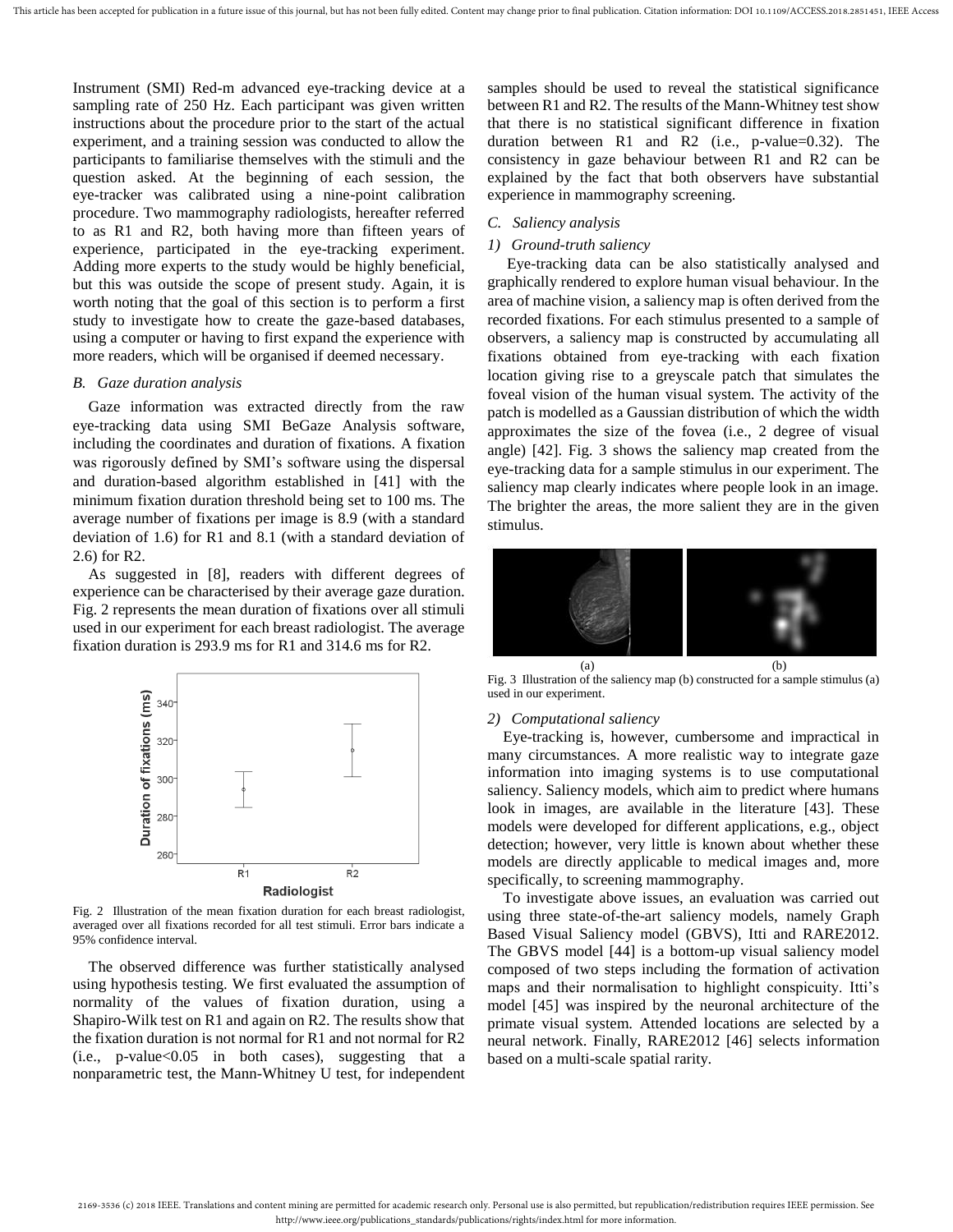

Fig. 4 Illustration of the computational saliency maps generated by three state-of-the-art models (i.e., GBVS, Itti, and RARE2012) for four sample stimuli. Human attention maps resulted from eye-tracking are included in the figure.

Fig. 4 shows the computational saliency maps generated by these three widely used saliency models for four sample stimuli contained in our dataset. It can be seen from the figure that the saliency models do not precisely match with the ground truth (i.e., the "human attention" yielded from fixations of two radiologists R1 and R2).

To quantify the similarity between a saliency model and human fixations, three metrics are commonly used, i.e., the Pearson Correlation Coefficient (CC), the Normalised Scanpath Saliency (NSS), and the Area Under ROC Curve (AUC) [47]. To summarise, when CC is close to -1 or 1, the similarity is high, whereas it is low when CC is close to 0. When NSS>0 or AUC>0.5, the similarity measure is significantly better than chance, and the higher the value is the more similar are the variables.

Fig. 5 illustrates the similarity measures between human and modelled saliency averaged over all stimuli in our database. In general, the CC, NSS and AUC values show a poor correlation with human attention, e.g., all CC values are less than 0.6. This suggests that a more accurate saliency modelling is needed to better predict the viewing behaviour of radiologists when evaluating mammograms.



Fig 5. Illustration of the similarity measures between human and modelled saliency averaged over the 194 stimuli using the CC, NSS, and AUC metrics. Error bars indicate a 95% confidence interval.

#### VI. CONCLUSIONS

In this paper, we have reviewed state-of-the-art eye-tracking studies in the area of medical imaging. We have evaluated their motivations, methodologies for data collection and analysis, and significant findings. There is evidence of the importance of integrating aspects of human visual attention to imaging systems, so that advanced computational tools can be of benefit to readers and aid in the interpretation of medical images. To add value to the survey, we present a new eye-tracking study, where a large-scale database of mammograms was assessed by two expert radiologists. Based on the resulting eye-tracking data, we aim to investigate the plausibility of predicting human visual attention by use of computational models. It is clear that computer-generated saliency maps cannot sufficiently predict the human gaze behaviour yet, and therefore further improvements are needed before they can be used to automatically generate large databases for gaze-based training purposes.

#### **REFERENCES**

- [1] T. Ohno, "One-point calibration gaze tracking method", *Proceedings on the 2006 symposium on Eye tracking research and applications, San Diego, California*, pp. 34-34, 2006.
- [2] C. Connor, H. Egeth, and S. Yantis, "Visual attention: bottom-up versus top-down", *Current Biology*, vol. 14, pp. 850-852, 2004.
- [3] W. Zhang, and H. Liu, "Toward a Reliable Collection of Eye-Tracking Data for Image Quality Research: Challenges, Solutions, and Applications," *IEEE Transactions on Image Processing*, vol. 26, pp. 2424-2437, 2017.
- [4] G. Buswell, How people look at pictures: A study of the psychology of perception in art, The University of Chicago Press, 1935.
- [5] A. Borji, and L. Itti, "State-of-the-art in visual attention modelling", *IEEE Transactions on Pattern Analysis and Machine Intelligence*, vol. 35, 2013.
- [6] L. Lévêque, W. Zhang, P. Parker, and H. Liu, "The impact of specialty settings on the perceived quality of medical ultrasound video", *IEEE Access*, vol. 5, pp. 16998-17005, 2017.
- [7] A. Brady, "Error and discrepancy in radiology: inevitable or avoidable?", *Insights Imaging*, vol. 8, pp. 171-182, 2017.
- [8] E. Krupinski, "Visual scanning patterns of radiologists searching mammograms", *Academic Radiology*, vol.3, pp.137-144, 1996.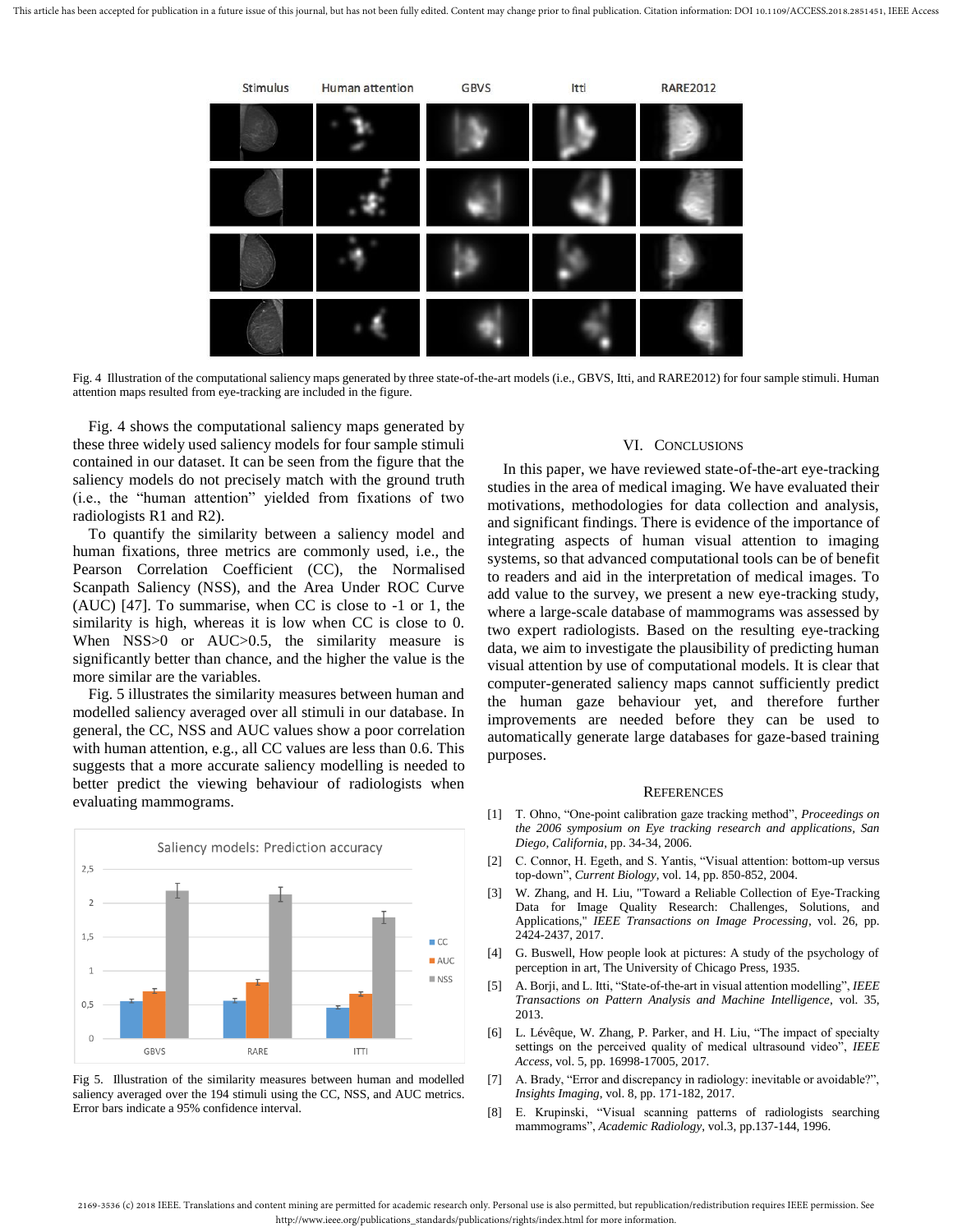- [9] E. Krupinski, "Current perspectives in medical image perception", *Attention, Perception, & Psychophysics*, vol. 72, pp. 1205-1217, 2010.
- [10] D. Carmody, C. Nodine, and H. Kundel, "Finding lung nodules with and without comparative visual scanning", *Perception & Psychophysics*, vol. 29, pp. 594-598, 1981.
- [11] D. Beard, R. Johnston, O. Toki, and C. Wilcox, "A Study of Radiologists Viewing Multiple Computed Tomography Examinations Using an Eyetracking Device", *Journal of Digital Imaging*, vol. 4, pp. 230-237, 1990.
- [12] K. Suwa, A. Furukawa, T. Mastumoto, and T. Yosue, "Analyzing the eye movement of dentists during their reading of CT images", *Odontology*, vol. 89, pp. 54-61, 2001.
- [13] H. Kundel, C. Nodine, E. Krupinski and C. Mello-Thoms, "Using Gaze-tracking Data and Mixture Distribution Analysis to Support a Holistic Model for the Detection of Cancers on Mammograms", *Academic Radiology*, vol. 15, pp. 881-886, 2008.
- [14] S. Voisin, F. Pinto, S. Xu, G. Morin-Ducote, K. Hudson, and G. Tourassi, "Investigating the Association of Eye Gaze Pattern and Diagnostic Error in Mammography", *Proceedings of Medical Imaging: Image Perception, Observer Performance, and Technology Assessment*, vol. 8673, 2013.
- [15] C. Almansa, M. Shahid, M. Heckman, S. Preissler, and M. Wallace, "Association Between Visual Gaze Patterns and Adenoma Detection Rate During Colonoscopy: A Preliminary Investigation", *The American Journal of Gastroenterology*, vol. 106, pp. 1070-1074, 2011.
- [16] T. Drew, M. Le-Hoa Vo, A. Olwal, F. Jacobson, S. Seltzer, and J. Wolfe, "Scanners and drillers: Characterizing expert visual search through volumetric images", *Journal of Vision*, vol. 13, pp. 1-13, 2013.
- [17] C. Nodine, C. Mello-Thoms, H. Kundel, and S. Weinstein, "Time Course of Perception and Decision Making During Mammographic Interpretation", *American Journal of Roentgenology*, vol. 179, pp. 917-923, 2002.
- [18] G. Tourassi, S. Voisin, V. Paquit, and E. Krupinski, "Investigating the link between radiologists' gaze, diagnostic decision, and image content", *Journal of the American Medical Informatics Association*, vol. 20, pp. 1067-1075, 2013.
- [19] L. Cooper, A. Gale, I. Darker, A. Toms, and J. Saada, "Radiology image perception and observer performance: how does expertise and clinical information alter interpretation? Stroke detection explored through eye-tracking.", *Proceedings of Medical Imaging: Image Perception, Observer Performance, and Technology Assessment*, vol. 7263, 2009.
- [20] H. Matsumoto, Y. Terao, A. Yugeta, H. Fukuda, M. Emoto, T. Furubayashi, T. Okano, R. Hanajima, and Y. Ugawa, "Where Do Neurologists Look When Viewing Brain CT Images? An Eye-Tracking Study Involving Stroke Cases", *PLoS One*, vol. 6, 2011.
- [21] R. Bertram, L. Helle, J. Kaakinen, and E. Svedstrom, "The Effect of Expertise on Eye Movement Behaviour in Medical Image Perception", *PLoS One*, vol. 8, 2013.
- [22] R. Bertram, J. Kaakinen, F. Bensch, L. Helle, E. Lantto, P. Niemi, and N. Lundbom, "Eye Movements of Radiologists Reflect Expertise in CT Study Interpretation: A Potential Tool to Measure Resident Development", *Radiology*, vol. 281, 2016.
- [23] S. Mallett, P. Philips, T. Fanshawe, E. Helbren, D. Boone, A. Gale, S. Taylor, D. Manning, D. Altman, and S. Halligan, "Tracking Eye Gaze during Interpretation of Endoluminal Three-dimensional CT Colonography: Visual Perception of Experienced and Inexperienced Readers", *Radiology*, vol. 273, 2014.
- [24] D. Manning, S. Ethell, T. Donovan, and T. Crawford, "How do radiologists do it? The influence of experience and training on searching for chest nodules", *Radiography*, vol. 12, pp. 134-142, 2006.
- [25] J. Leong, M. Nicolaou, R. Emery, A. Darzi, and G. Yang, "Visual search behaviour in skeletal radiographs: a cross-specialty study", *Clinical Radiology*, vol. 62, pp. 1069-1077, 2007.
- [26] P. Vaidyanathan, J. Pelz, C. Alm, P. Shi, and A. Haake, "Recurrence Quantification Analysis Reveals Eye-Movement Behavior Differences between Experts and Novices", *Proceedings of the Symposium on Eye Tracking Research and Applications*, pp. 303-306, 2014.
- [27] D. Turgeon, and E. Lam, "Influence of Experience and Training on Dental Students' Examination Performance Regarding Panoramic Images", *Journal of Dental Education*, vol. 80, pp. 156-164, 2016.
- [28] B. Law, M. Atkins, A. Kirkpatrick, A. Lomax, and C. Mackenzie, "Eye Gaze Patterns Differentiate Novice and Experts in a Virtual Laparoscopic Surgery Training Environment", *Proceedings of the Symposium on Eye tracking research and applications, San Antonio, USA*, pp. 41-48, 2004.
- [29] E. Kocak, J. Ober, N. Berme, and W. Melvin, "Eye Motion Parameters Correlate with Level of Experience in Video-Assisted Surgery: Objective Testing of Three Tasks", *Journal of Laparoendoscopic & Advanced Surgical Techniques*, vol. 15, 2005.
- [30] N. Ahmidi, G. Hager, L. Ishii, G. Fichtinger, G. Gallia, and M. Ishii, "Surgical Task and Skill Classification from Eye Tracking and Tool Motion in Minimally Invasive Surgery", *International Conference on Medical Image Computing and Computer-Assisted Intervention*, vol. 13, pp. 295-302, 2010.
- [31] L. Richstone, M. Schwartz, C. Seideman, J. Cadeddu, S. Marshall, and L. Kavoussi, "Eye Metrics as an Objective Assessment of Surgical Skill", *Annals of Surgery*, vol. 252, pp.177-182, 2010.
- [32] R. Khan, G. Tien, M. Atkins, B. Zheng, O. Panton, A. Meneghetti, "Analysis of eye gaze: Do novice surgeons look at the same location as expert surgeons during a laparoscopic operation?", *Surgical Endoscopy*, vol. 26, pp. 3536-3540, 2012.
- [33] M. Wilson, S. Vine, E. Bright, R. Masters, D. Defriend, and J. McGrath, "Gaze training enhances laparoscopic technical skill acquisition and multi-tasking performance: a randomized, controlled study", *Surgical Endoscopy*, vol. 25, pp. 3731-3739, 2011.
- [34] M. Land, "Vision, eye movements, and natural behavior", *Visual Neuroscience*, vol. 26, pp. 51-62, 2009.
- [35] S. Vine, R. Masters, J. McGrath, E. Bright, and M. Wilson, "Cheating experience: Guiding novices to adopt the gaze strategies of experts expedites the learning of technical laparoscopic skills", *Surgery*, vol. 152, pp. 32-40, 2012.
- [36] E. Krupinski, A. Graham, and R. Weinstein, "Characterizing the development of visual search expertise in pathology residents viewing whole slide images", *Human Pathology*, vol. 44, pp. 357-364, 2013.
- [37] H. Liu, and I. Heynderickx, "Visual attention in objective image quality assessment: based on eye-tracking data", *IEEE Transactions Circuits and Systems for Video Technologies*, vol. 21, pp. 971-982, 2011.
- [38] E. Samei, et al., "Assessment of display performance for medical imaging systems", *Medical Physics*, vol. 32, pp. 1205-1225, 2005.
- [39] B. Hemminger, R. Johnston, J. Rolland, and K. Muller, "Introduction to perceptual linearization of video display systems for medical image presentation", Journal of Digital Imaging, vol. 8, pp. 21-34, 1995.
- [40] National Electrical Manufacturers Association, *Digital Imaging and Communications in Medicine (DICOM): Part 14 Greyscale Standard Display Function*, [online] last accessed in Feb. 2018, http://medical.nema.org/dicom/2004/04\_14PU.pdf
- [41] D. Salvucci, and J. Goldberg, "Identifying fixations and saccades in eye-tracking protocols", *Proceedings of the Eye Tracking Research and Applications Symposium, Tampa, USA*, pp. 71-78, 2000.
- [42] C. Privitera, and L. Stark, "Algorithms for defining visual regions-of-interest: comparison with eye fixations", *IEEE Transactions on Pattern Analysis and Machine Intelligence*, vol. 22, pp. 970-982, 2000.